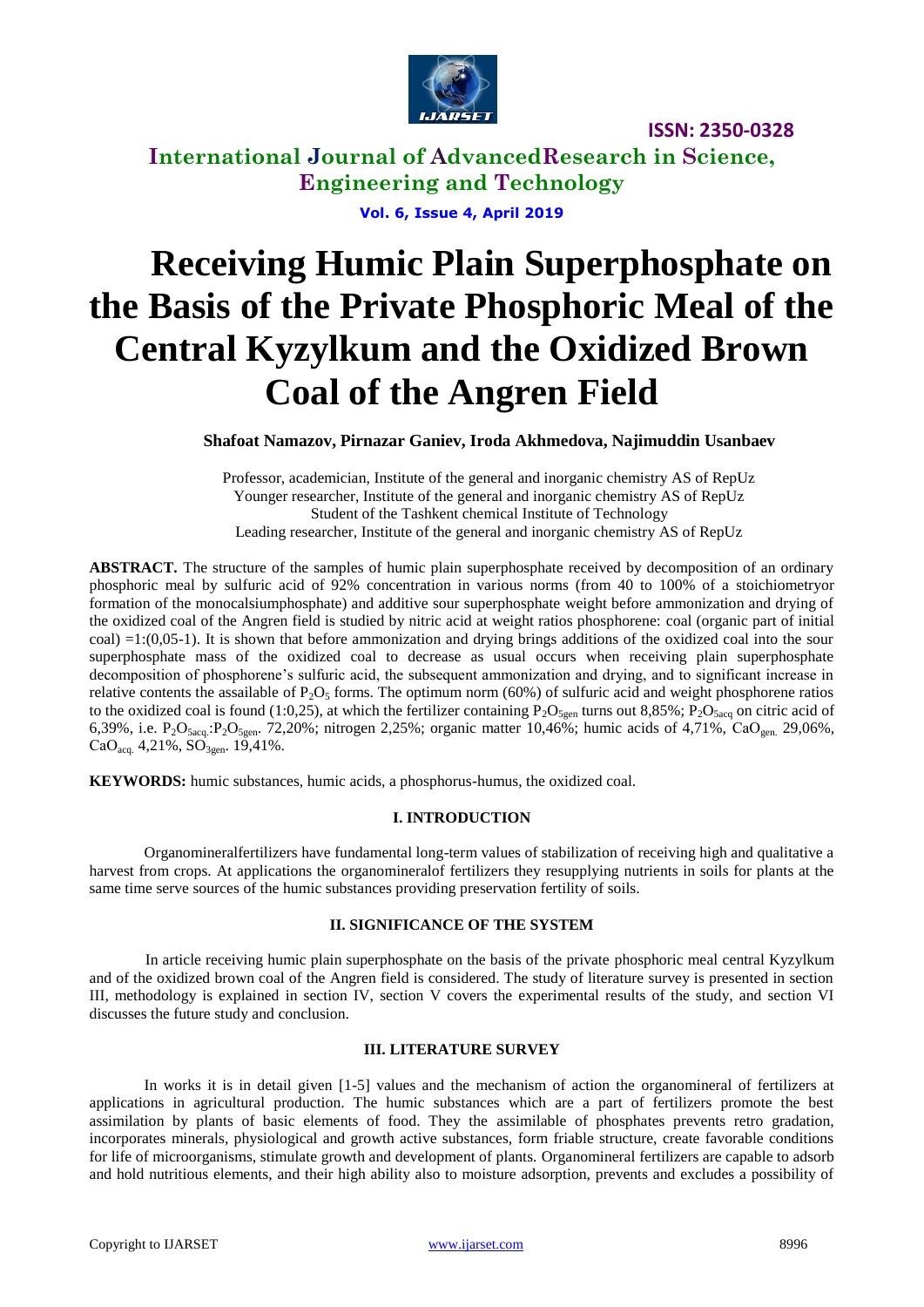

## **International Journal of AdvancedResearch in Science, Engineering and Technology**

## **Vol. 6, Issue 4, April 2019**

washing away of batteries in the subsoil horizons. All this allows to reduce considerably norm of introduction of nutritious elements, to receiving high and qualitative a harvest and also maintaining fertility of soils.

#### **IV. METHODOLOGY**

Initial materials for receiving the organomineral of fertilizers of the containing humic substances and other products, are peat and the oxidized coal in nature. Coals with the content of humic acids higher than 45% are effectively used as raw materials for production of humic fertilizers and various humates. And coals with the content of humic acids to 20% need to be oxidized. In brown coal of the Angren field the content of humic acids is not enough. Therefore, we for transformation of an organic part of coal into humic acids studied oxidation process. In experiences the brown coal of the Angren field having after drying to air dry state and crushing in a spherical mill to the size of 0,25 mm structure was used (weight,%): moisture 14,1; ashes 13,7; organic chemistry 72,2; humic acids of 4,1% for organic weight. Process of oxidation of coal was carried out at concentration of nitric acid from 10 to 40%, temperature from 30 to 60ºC, lasting from 30 up to 120 min. and a weight ratio of an organic part of coal to monohydrate of nitric acid from 1:0,4 to 1:2. Under optimal conditions the oxidation level of coal was 65,5%. The received product of oxidation contains 57,2% of humic acids. After completion of oxidation of coal, the formed suspension was subjected to centrifugation. The firm phase was the dense mass of the oxidized coal. It contained organic matter 56,34%, humic acids in terms of organic weight of 58,54%, ashes of 3,28%, moisture of 40,38% and it рН 0,624 equaled. We used this damp dense mass of the oxidized coal as an initial component of the fertilizers received the organomineral [6].

It should be noted that after division into liquid and firm phases of the oxidized coal on liquid to a phase determined the content of free nitric acid for reuse as oxidizer by centrifuges. For this purpose, at first defined keeping of functional groups of water-soluble organic acids in a liquid phase. Functional groups revealed by the sorption method based on ability of the active sour groups which are contained in organic weight to react with chloride barium in the alkaline environment [7]. The amount of free nitric acid was determined by a method [8] with a deduction of a consumption of the sodium hydroxide spent when determining functional groups of water-soluble organic acids in a liquid phase. The amount of free nitric acid was 72,81% of the initial used nitric acid. The liquid phase, the nitric acid coal suspension received at a stage of centrifugation was applied to dilution of initial nitric acid to its concentration of 30% and it is used for oxidation of the following consignment of coal [9].

In works with us [9-11] were studied processes of receiving nitrogen-phosphorus-humic, phosphorus-humic, liquid and firm nitrogen-humic the organomineral of fertilizers on the basis of brown coal of the Angren field.

By oxidation of the Angren brown coal nitric acid and the subsequent decomposition of phosphorene's Central Kyzylkum anitric acid coal pulp received organomineral fertilizer of the following structure (weight, %):  $P_2O_{5gen}$ 9,41;  $P_2O_{5acq}$ according to limit to – those 7,71;  $P_2O_{5acq}$  on 4,78; Ca $O_{wat}$  11,27; N 7,75; organic matter 23,62 [10].

By mixture the phosphoric acidof pulps of the Kyzylkum phosphorene's with a product of oxidation of brown coal nitric acid received the phosphorus-humic fertilizers having the following structure (weight, %):  $P_2O_{5\text{een}}$  16,96-32,36; P<sub>2</sub>O<sub>5acq</sub>according to limit to – they are 11,90-28,97; P<sub>2</sub>O<sub>5wat.</sub> – 8,82-25,24; nitrogen – 4,25-4,56; CaO<sub>acq.</sub> – 5,15-8,37; humic substances – 14,34-25,54 [9].

Step oxidation of brown coal received liquid and solid nitrogen-humic fertilizers. The humate of ammonium allocated after the first step of oxidation of coal is used as additive to the liquid CAN nitrogen fertilizer (carbamide ammonium nitrate). The liquid fertilizers "Ammonium CAN-humate" with contents N from 15,15 to 29,42% and a humate of ammonium from 4.54 to 37.7% are received. By mixture of residual coal after oxidation with a carbamide the solid nitrogen-humic fertilizers containing N from 8,24 to 23,54%, organic matter from 40 to 67,57% and humic acids from 20,89 to 35,01% [11] are received.

On the basis of the conducted researches the technology of receiving the organomineral of fertilizers is developed. Trial tests with release of pilot batches the organomineral of fertilizers are carried out.

Agrochemical tests of the received fertilizers on the basis of the Angren brown coal and the Kyzylkum phosphorene's on a cotton and wheat showed that in comparison with control option the increase of a harvest makes 4.1 and 9,4 c/hectare respectively. Use of this fertilizer under cucumbers was increased by productivity by 17,9%, under tomatoes for 13,4%, under potatoes for 10,3%, and under cabbage for 23,6% [12-15].

The purpose of this work is receiving humic plain superphosphate containing nitrogen, the assimilable of forms of phosphorus, sulphur, calcium and humic substances.

It should be noted that in literature ways of receiving the organomineral of fertilizers on the basis of plain superphosphate and brown coals the oxidized environment are already known. From such coals containing not less than 40% of humic acids, in the early seventies at the Kokand superphosphate plant (The Kyrgyz "Kyzyl-Kia" coalfield,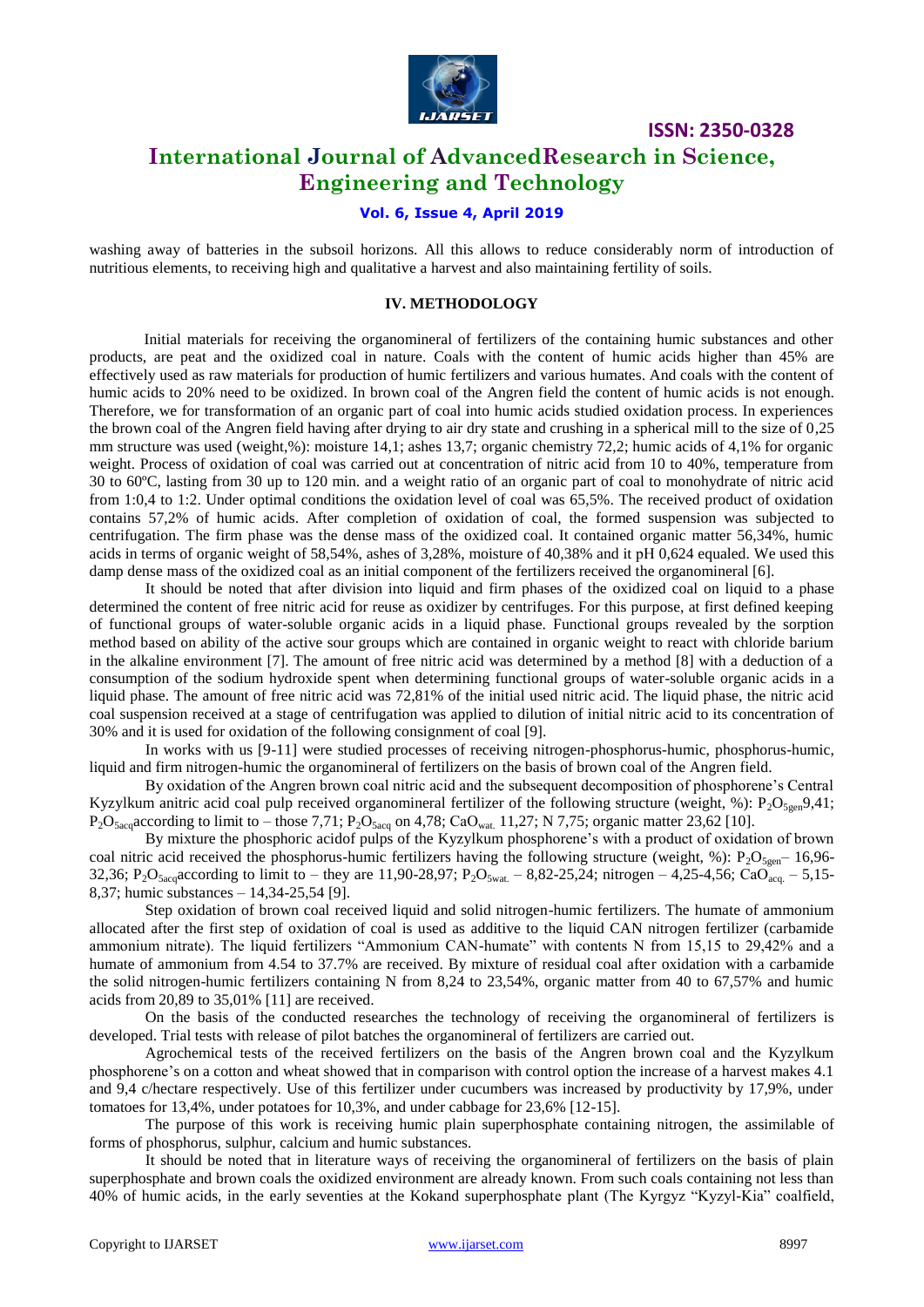

## **International Journal of AdvancedResearch in Science, Engineering and Technology**

## **Vol. 6, Issue 4, April 2019**

content of humic acids of 40,1%), at the plants of Irkutsk (Goose-Ozyorsk coalfield, content of humic acids more than 40%) large parties organomineral fertilizers for broad agrochemical tests were prepared. Receiving process, the organomineral of fertilizers consisted in mixture of one ton of dry coal with 50-100 liters of ammoniac water and 50- 100 kg of unary superphosphate. Large-scale tests of these fertilizers were carried out in Ukraine, in Bashkiria, in Kyrgyzstan, in Uzbekistan and in Eastern Siberia. According to skilled institutions entering of brown coal into mixes with superphosphate or other mineral fertilizers raises a harvest: sugar beet on 15-40, buckwheat's - to 4, potatoes – to 46, corn (grain) – to 14 and a winter wheat up to 3-6 centers from hectare. The efficiency of combined use of brown coals with mineral fertilizers is established on all kinds of soils [16].

But in literature there are no data on use of the oxidized brown coal nitric acid of the Angren field in production of plain superphosphate.

For receiving humic plain superphosphate we used products of the Kyzylkum phosphoric plant, namely ordinary phosphoric flour. Structure of a phosphoric meal (weight, %):  $17,32$  P<sub>2</sub>O<sub>5</sub>; 47,56 CaO; 1,24 Al<sub>2</sub>O<sub>3</sub>; 1,05 Fe<sub>2</sub>O<sub>3</sub>; 1,75 MgO; 2,0 F; 16,0 CO<sub>2</sub>; CaO: P<sub>2</sub>O<sub>5</sub>=2,69. For activation of phosphate raw materials sulfuric acid with concentration of 92% is used. As organic making it is used a firm phase of the oxidized coal of the above-stated structure.

## **V. EXPERIMENTAL RESULTS**

At first activation of phosphate raw materials by sulfuric acid for the purpose of the translation of unavailable  $P_2O_5$  form in raw materials in a form, assimilable for plants, was made. The norm of acid was taken in number of 40, 50, 60, 70, 80, 90 and 100% of a stoichiometryfor formation of the monocalsiumphosphat on reaction:

CaO in a fossyrye+2H<sub>2</sub>SO<sub>4</sub> $\rightarrow$ Ca(H<sub>2</sub>PO<sub>4</sub>)<sub>2</sub>·H<sub>2</sub>O

At norm of acid of 100% of a stoichiometryprocessing of 100 g of a phosphoric meal requires 77,5 g of  $H_2SO_4$ with concentration of 92%. Processing of a fossyrye sulfuric acid was carried out within 60 min. At once upon completion of interaction of a fossyrye with sulfuric acid mixed in the oxidized coal, from the center fugirovate from nitric acid. It undertook in weight ratios phosphorene: coal (organic part of initial coal)  $=1:(0,05-1)$ . Then the received mix was mixed within 30 min. and neutralized 25% water ammonia to values рН 4-4,5. Drying was carried out at 80 C, and granulation by an ocation method in the course of ammonization and drying. Defined the chemical composition and durability of granules of fertilizers. Durability of granules of 2-3 mm in size was determined by the measuring instrument of durability of granules IPG-1M, their average size was 2,2-2,4 MPs. Definition of all  $P_2O_5$ forms carried out by a weight method by sedimentation phosphate ion magnesium mix in the form of phosphate magnesium ammonium with the subsequent calculating of a deposit at 1000-1050ºC according to state standard specification 20851,2-75. Nitrogen was defined in accordance with GOST by 26715-85. SO<sub>3</sub> determined by sedimentation in the form of sulfate of barium, the maintenance of CaO determined complexion metric by titration of 0,05 N solution of a triton of B in the presence of the indicator of a Fulkerson [17]. An exit of the humic acids  $(HA)$  – in accordance with GOST 9517-76. Results of the analysis are given in the table.

From tables it is visible that at identical weight ratios phosphorite: coal, the more norm of sulfuric acid, the more relative maintenance of assimilable  $P_2O_5$  form and CaO in a product. **Table 1**

| The chemical composition of the fertilizers received the organomineral    |                          |                     |                                    |                               |                               |                                                      |            |                     |                  |                     |
|---------------------------------------------------------------------------|--------------------------|---------------------|------------------------------------|-------------------------------|-------------------------------|------------------------------------------------------|------------|---------------------|------------------|---------------------|
| Weight<br>ratio<br>coal:<br>phosphorite                                   | <b>Moist</b><br>$ure \%$ | $P_2O_5g$<br>en., % | $P_2O_5a$<br>cq.,<br>$\frac{0}{0}$ | CaO<br>gen.,<br>$\frac{6}{9}$ | CaO<br>acq.,<br>$\frac{0}{0}$ | $P_2O_{5yc_{6}}$<br>$P_{2}O_{500u}$<br>$\frac{6}{9}$ | $SO_3, \%$ | N,<br>$\frac{6}{6}$ | Org.<br>$mat.$ % | <b>HA.,</b><br>$\%$ |
| Norm of $H_2SO_4$ from a stoichiometry on educations $Ca(H_2PO_4)_2$ % 40 |                          |                     |                                    |                               |                               |                                                      |            |                     |                  |                     |
| 1:0                                                                       | 0,86                     | 13,25               | 7,69                               | 36.43                         | 4,38                          | 58,04                                                | 20,43      | 0,42                | $\Omega$         | $\Omega$            |
| 1:0,05                                                                    | 1,09                     | 12.06               | 7,06                               | 34,58                         | 4,26                          | 58,54                                                | 18,59      | 0,78                | 3,49             | 1,57                |
| 1:0,1                                                                     | 1,27                     | 11,07               | 6,55                               | 33,37                         | 4,21                          | 59,17                                                | 17,06      | 0,83                | 6,41             | 2,88                |
| 1:0,25                                                                    | 1,67                     | 8,98                | 5,42                               | 30,48                         | 4,04                          | 60,36                                                | 14,88      | 1,38                | 12,23            | 5,48                |
| 1:0,5                                                                     | 2,24                     | 7,25                | 4,54                               | 24,53                         | 3,57                          | 62,62                                                | 11,17      | 2,34                | 20,97            | 9,44                |

**The chemical composition of the fertilizers received the organomineral**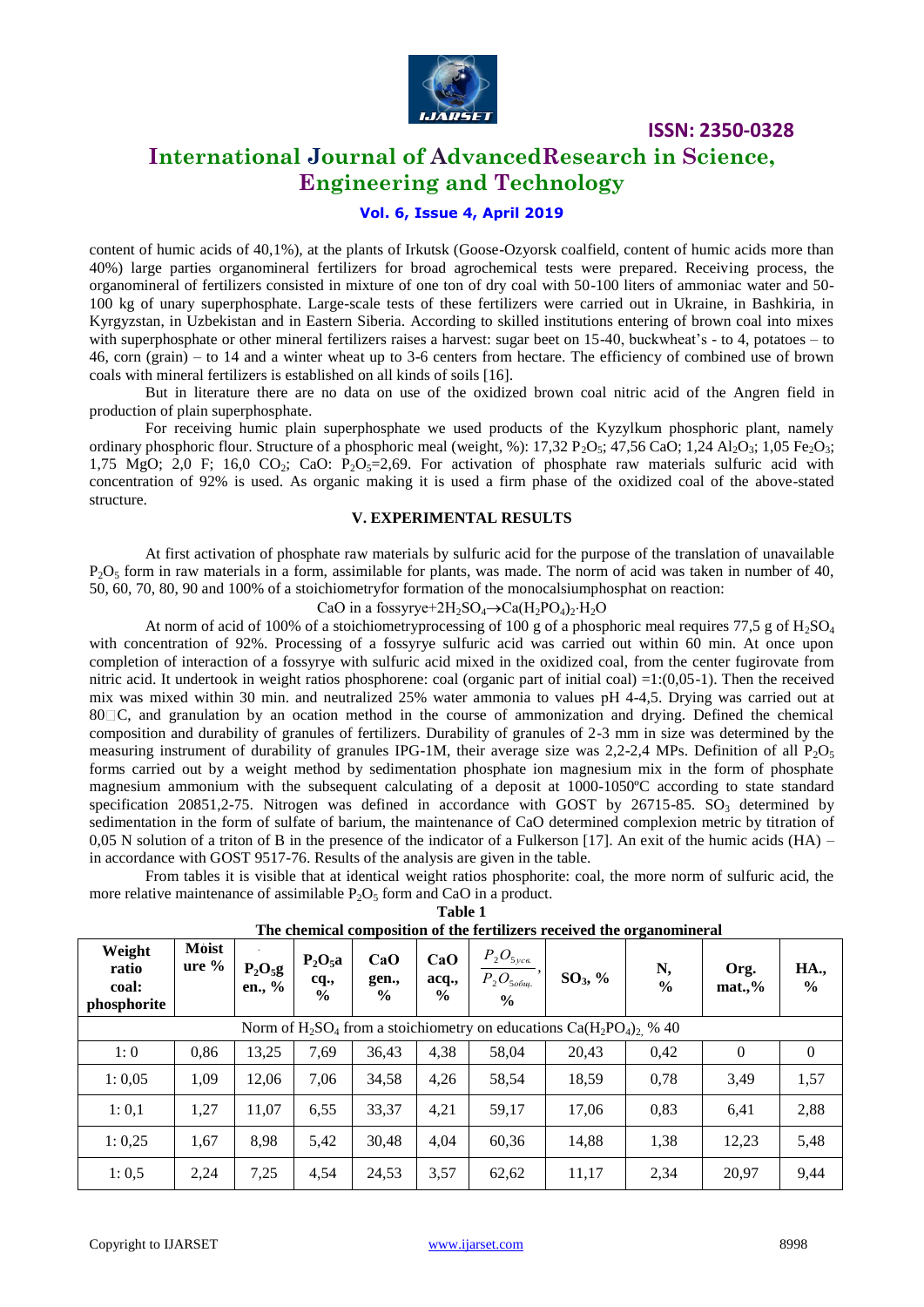

# **International Journal of AdvancedResearch in Science, Engineering and Technology**

| 1: 0,75                                                                     | 2,83 | 5,62  | 3,64 | 18,58 | 2,94 | 64,77 | 8,66                                                                        | 3,28 | 24,41            | 10,98            |
|-----------------------------------------------------------------------------|------|-------|------|-------|------|-------|-----------------------------------------------------------------------------|------|------------------|------------------|
| 1:1                                                                         | 3,39 | 4,59  | 3,09 | 12,62 | 2,16 | 67,32 | 7,07                                                                        | 4,27 | 26,54            | 11,94            |
| Norm of $H_2SO_4$ from a stoichiometry on educations $Ca(H_2PO_4)_2$ , % 50 |      |       |      |       |      |       |                                                                             |      |                  |                  |
| 1:0                                                                         | 0,95 | 12,66 | 8,03 | 34,81 | 4,31 | 63,43 | 23,48                                                                       | 0,75 | $\boldsymbol{0}$ | $\overline{0}$   |
| 1:0,05                                                                      | 1,17 | 11,87 | 7,61 | 33,38 | 4,16 | 64,11 | 21,98                                                                       | 0,88 | 3,43             | 1,54             |
| 1: 0,1                                                                      | 1,38 | 11,18 | 7,22 | 31,96 | 4,02 | 64,58 | 20,73                                                                       | 1,04 | 6,47             | 2,91             |
| 1:0,25                                                                      | 1,76 | 9,24  | 6,08 | 29,19 | 3,93 | 65,80 | 17,11                                                                       | 1,52 | 11,27            | 5,07             |
| 1:0,5                                                                       | 2,34 | 6,62  | 4,53 | 23,57 | 3,54 | 68,43 | 12,24                                                                       | 2,34 | 19,11            | 8,58             |
| 1: 0,75                                                                     | 2,94 | 5,38  | 3,78 | 17,95 | 2,98 | 70,26 | 9,96                                                                        | 3,13 | 23,26            | 10,47            |
| 1:1                                                                         | 4,03 | 6,14  | 5,68 | 16,88 | 3,81 | 92,51 | 19,57                                                                       | 6,83 | 35,57            | 16,01            |
| Norm of $H_2SO_4$ from a stoichiometry on educations $Ca(H_2PO_4)_2$ , % 60 |      |       |      |       |      |       |                                                                             |      |                  |                  |
| 1:0                                                                         | 1,01 | 12,13 | 8,48 | 33,35 | 4,38 | 69,91 | 26,56                                                                       | 1,44 | $\boldsymbol{0}$ | $\boldsymbol{0}$ |
| 1:0,05                                                                      | 1,23 | 11,69 | 8,24 | 32,24 | 4,32 | 70,49 | 25,59                                                                       | 1,58 | 3,39             | 1,53             |
| 1: 0,1                                                                      | 1,41 | 11,28 | 8,02 | 31,12 | 4,26 | 71,09 | 24,71                                                                       | 1,75 | 6,53             | 2,94             |
| 1:0,25                                                                      | 1,84 | 8,85  | 6,39 | 29,06 | 4,21 | 72,20 | 19,41                                                                       | 2,25 | 10,46            | 4,71             |
| 1:0,5                                                                       | 2,42 | 6,06  | 4,52 | 24,77 | 3,81 | 74,59 | 13,27                                                                       | 3,06 | 17,54            | 7,89             |
| 1:0,75                                                                      | 3,03 | 5,54  | 4,26 | 20,48 | 3,57 | 76,90 | 11,12                                                                       | 3,87 | 22,07            | 9,91             |
| 1:1                                                                         | 3,87 | 5,86  | 5,11 | 16,11 | 3,54 | 87,20 | 22,15                                                                       | 6,14 | 44,96            | 20,23            |
|                                                                             |      |       |      |       |      |       | Norm of $H_2SO_4$ from a stoichiometry on educations $Ca(H_2PO_4)_2$ , % 70 |      |                  |                  |
| $1:0$                                                                       | 1,13 | 11,93 | 8,82 | 32,25 | 4,43 | 73,93 | 30,02                                                                       | 2,13 | $\boldsymbol{0}$ | $\boldsymbol{0}$ |
| 1:0,05                                                                      | 1,34 | 11,45 | 8,52 | 31,23 | 4,37 | 74,41 | 28,78                                                                       | 2,28 | 3,36             | 1,49             |
| 1: 0,1                                                                      | 1,56 | 11,02 | 8,27 | 30,06 | 4,31 | 75,05 | 27,72                                                                       | 2,46 | 6,38             | 2,87             |
| 1:0,25                                                                      | 1,94 | 9,33  | 7,12 | 25,44 | 4,22 | 76,31 | 23,18                                                                       | 2,98 | 12,08            | 5,44             |
| 1:0,5                                                                       | 2,53 | 7,21  | 5,66 | 19,65 | 3,42 | 78,50 | 18,12                                                                       | 3,83 | 20,85            | 9,38             |
| 1: 0,75                                                                     | 3,12 | 6,32  | 5,13 | 17,17 | 3,28 | 81,17 | 15,84                                                                       | 4,68 | 27,35            | 12,31            |
| 1:1                                                                         | 3,71 | 5,57  | 4,65 | 15,25 | 3,13 | 83,48 | 14,07                                                                       | 5,52 | 32,39            | 14,58            |
| Norm of $H_2SO_4$ from a stoichiometry on educations $Ca(H_2PO_4)_2$ , % 80 |      |       |      |       |      |       |                                                                             |      |                  |                  |
| 1:0                                                                         | 1,24 | 11,71 | 9,13 | 32,19 | 5,24 | 77,97 | 33,39                                                                       | 2,79 | $\boldsymbol{0}$ | $\boldsymbol{0}$ |
| 1:0,05                                                                      | 1,46 | 11,21 | 8,79 | 31,13 | 5,18 | 78,41 | 31,98                                                                       | 2,93 | 3,25             | 1,46             |
| 1:0,1                                                                       | 1,68 | 10,71 | 8,45 | 30,06 | 5,06 | 78,90 | 30,73                                                                       | 3,02 | 6,22             | 2,78             |
| 1: 0,25                                                                     | 2,06 | 10,04 | 8,06 | 28,17 | 4,81 | 80,28 | 28,67                                                                       | 3,63 | 14,48            | 6,52             |

## **Vol. 6, Issue 4, April 2019**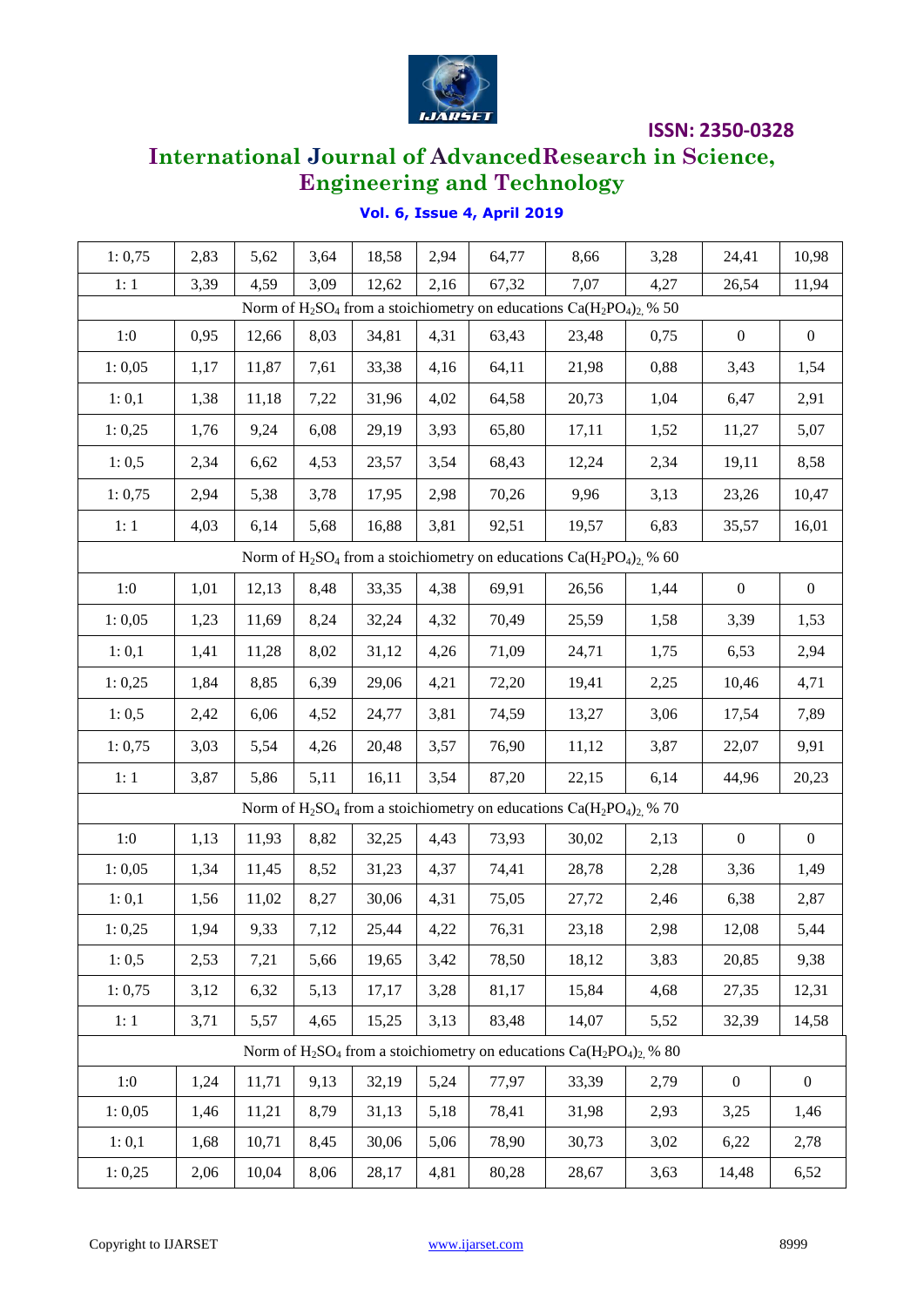

# **International Journal of AdvancedResearch in Science, Engineering and Technology**

| 1:0,5                                                                        | 2,66 | 8,87  | 7,32 | 24,15 | 4,68 | 82,53 | 25,34 | 4,47 | 25,71            | 11,57          |
|------------------------------------------------------------------------------|------|-------|------|-------|------|-------|-------|------|------------------|----------------|
| 1:0,75                                                                       | 3,27 | 8,28  | 7,02 | 20,13 | 4,19 | 84,78 | 23,64 | 5,31 | 35,97            | 16,19          |
| 1:1                                                                          | 3,87 | 5,86  | 5,11 | 16,11 | 3,54 | 87,20 | 22,15 | 6,14 | 44,96            | 20,23          |
| Norm of $H_2SO_4$ from a stoichiometry on educations $Ca(H_2PO_4)_2$ % 90    |      |       |      |       |      |       |       |      |                  |                |
| 1:0                                                                          | 1,33 | 11,45 | 9,54 | 31,48 | 5,61 | 83,32 | 36,54 | 3,41 | $\boldsymbol{0}$ | $\overline{0}$ |
| 1:0,05                                                                       | 1,54 | 10,69 | 8,94 | 30,52 | 5,46 | 83,63 | 34,09 | 3,58 | 3,08             | 1,39           |
| 1:0,1                                                                        | 1,85 | 10,03 | 8,46 | 29,56 | 5,34 | 84,35 | 31,94 | 3,74 | 5,81             | 2,62           |
| 1: 0,25                                                                      | 2,16 | 8,68  | 7,51 | 27,83 | 5,08 | 86,52 | 30,58 | 4,27 | 13,81            | 6,21           |
| 1:0,5                                                                        | 2,78 | 8,49  | 7,46 | 24,18 | 4,82 | 87,87 | 27,06 | 5,12 | 24,58            | 11,04          |
| 1:0,75                                                                       | 3,41 | 7,13  | 6,43 | 20,53 | 4,22 | 90,18 | 22,72 | 5,98 | 30,97            | 13,94          |
| 1:1                                                                          | 4,03 | 6,14  | 5,68 | 16,88 | 3,81 | 92,51 | 19,57 | 6,83 | 35,57            | 16,01          |
| Norm of $H_2SO_4$ from a stoichiometry on educations $Ca(H_2PO_4)_2$ , % 100 |      |       |      |       |      |       |       |      |                  |                |
| 1:0                                                                          | 1,43 | 11,24 | 9,86 | 30,91 | 5,71 | 87,72 | 39,67 | 3,91 | $\boldsymbol{0}$ | $\mathbf{0}$   |
| 1:0,05                                                                       | 1,66 | 10,23 | 9,03 | 29,78 | 5,56 | 88,28 | 36,03 | 3,97 | 2,96             | 1,33           |
| 1:0,1                                                                        | 1,82 | 9,39  | 8,33 | 28,68 | 5,43 | 88,76 | 33,07 | 4,06 | 5,44             | 2,45           |
| 1:0,25                                                                       | 2,68 | 9,18  | 8,25 | 26,68 | 5,03 | 89,87 | 32,54 | 4,41 | 13,24            | 5,94           |
| 1:0,5                                                                        | 3,76 | 8,13  | 7,51 | 22,44 | 4,54 | 92,37 | 29,06 | 4,92 | 23,55            | 10,59          |
| 1:0,75                                                                       | 3,97 | 6,25  | 5,92 | 18,21 | 4,36 | 94,72 | 22,08 | 5,43 | 27,16            | 12,23          |
| 1:1                                                                          | 4,19 | 5,08  | 4,96 | 13,96 | 3,48 | 97,34 | 17,85 | 5,93 | 29,42            | 13,23          |
|                                                                              |      |       |      |       |      |       |       |      |                  |                |

## **Vol. 6, Issue 4, April 2019**

Content of organic matter, humic acids and  $P_2O_{5gen}$  goes down. So, at a ratio phosphorene: coal =1:0,5 and norm of sulfuric acid of 40% of a stoichiometry for formation of the monocalsiumphosphate we receive the organomineral fertilizer containing  $P_2O_{5gen}$ . 7,25%;  $P_2O_{5acc}$  on citric acid of 4,54%, i.e.  $P_2O_{5acc}P_2O_{5gen}$ .62,62%; 2,34% nitrogen; 20,97% organic matter; humic acids of 9,44%, CaO<sub>gen.</sub> 24,53%, CaO<sub>acq.</sub> 3,57% and SO<sub>3</sub> of general 11,17%. At the same ratio of coal to a phosphoric meal, but at norm of the last on formation of the monocalsiumphosphate of 100% the fertilizer containing  $P_2O_{5gen}$  turns out 8,13%;  $P_2O_{5aca}$  on citric acid of 7,51%, i.e.  $P_2O_{5aca}$ :  $P_2O_{5een}$  92,37%; 4,92% nitrogen; 23,55% organic matter; humic acids of 10,59%,  $CaO<sub>gen</sub>$ 22,44%,  $CaO<sub>acq</sub>$ 4,54% and SO<sub>3</sub> of general 29,06%. From the table it is also visible that, with increase in norm of the oxidized coal the relative maintenance of assimilable $P_2O_5$  form increases. For example, at a ratio phosphorene: coal =1:0.05 and norm of sulfuric acid of 70% of a stoichiometryfor formation of the monocalsiumphosphate the relative maintenance of assimilable  $P_2O_5$  form makes 74,41%, at same to norm of sulfuric acid on formation of the monocalsiumphosphate but at a ratio phosphorene: coal =1:1 relative maintenance of assimilable  $P_2O_5$  form makes 83,48%.

Real time the mastered production technology of the ammoniated plain superphosphate consists of the following main stages. Decomposition of phosphate raw materials sulfuric acid at its norm from a stoichiometryof 100% and at a temperature 70-75ºC; chamber ripening of superphosphate weight during 1-1,5 h at a temperature 115- 120ºC; warehouse ripening within 6 days at 3-times shoveling; granulation and ammonization (humidity of superphosphate before granulation of 14-15%); drying and рассев product. It should be noted that ammonization and drying of superphosphate weight leads to increase in the general  $P_2O_5$  form in a product, but to reduction of assimilable  $P_2O_5$  form due to course of the following of reaction [18].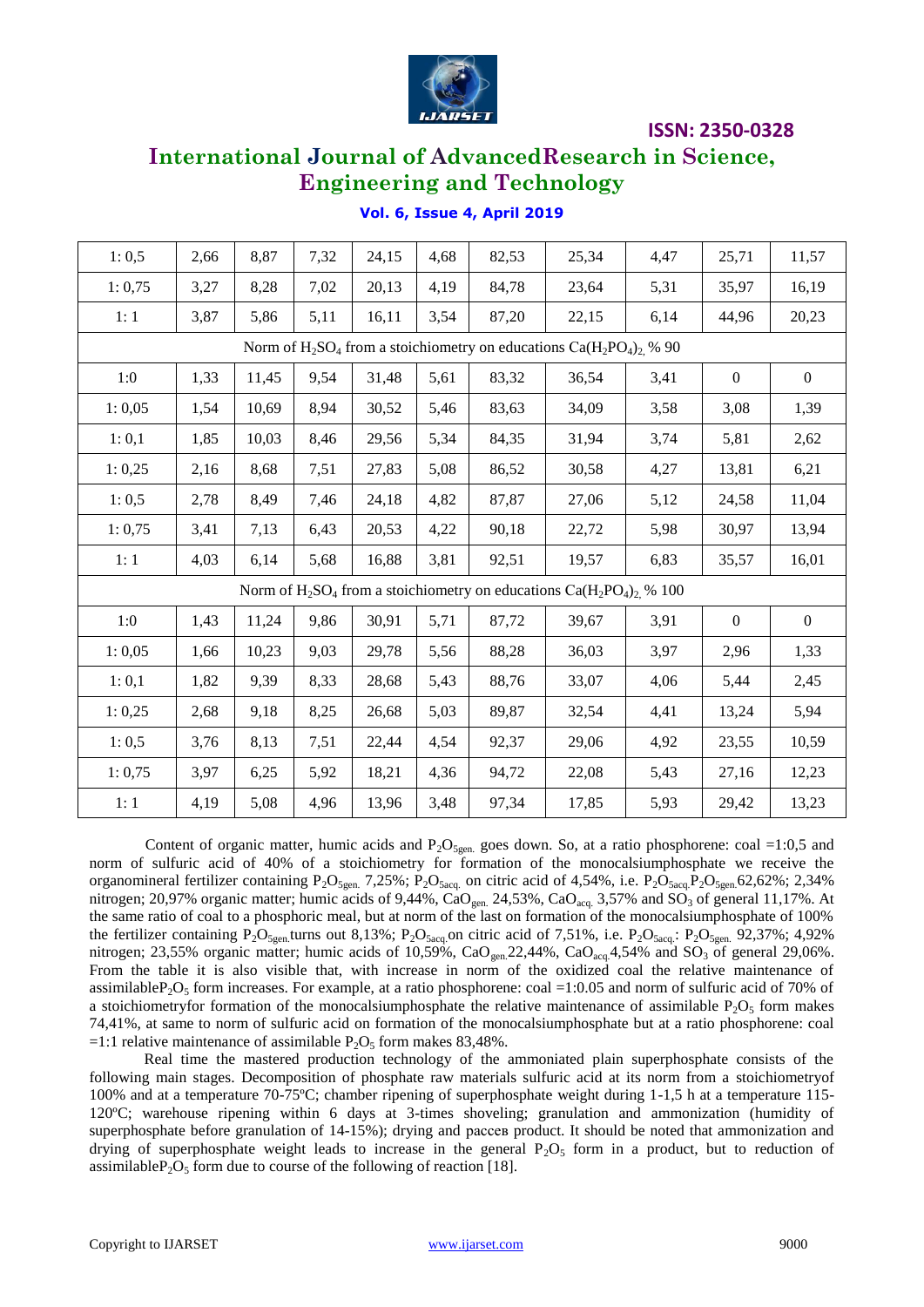

# **International Journal of AdvancedResearch in Science, Engineering and Technology**

## **Vol. 6, Issue 4, April 2019**

| $H_3PO_4 + NH_3 = NH_4H_2PO_4$                                                                          |     |
|---------------------------------------------------------------------------------------------------------|-----|
| $Ca(H_2PO_4)$ , + NH <sub>3</sub> = CaHPO <sub>4</sub> + NH <sub>4</sub> H <sub>2</sub> PO <sub>4</sub> |     |
| $2CaHPO4 + CaSO4 + 2NH3 = Ca3(PO4), \downarrow + (NH4), SO4$                                            | (3) |

From the obtained data of the real work it is visible that additions of the oxidized coal in sour superphosphate weight processed in various norms by sulfuric acid before ammonization and drying are led to considerable degree to increase by the relative maintenance of assimilable  $P_2O_5$  form. Obviously, additions of the oxidized coal and consequently also humic acids shift reaction to formation of the monocalsiumphosphate and a humate of calcium aside, and it is led to increase in contents by the assimilable of the  $P_2O_5$  to forms of reaction.

> $2R COOH + Ca(H_2PO_4)_2 = (R COO)_2 Ca + 2H_3PO_4$  (4)  $2CAHPO_4 + CaSO_4 + 2NH_3 + 4RCOOH = Ca(H_2PO_4)_2 + (NH_4)_2SO_4 + 2(RCOO)_2Ca$  (5)

The assimilable of  $P_2O_5$  forms tells increase about course of two last reactions at ammonization of sour superphosphate weight added the oxidized coal. On modern the requirement of agro culture, it is desirable that in complex fertilizer of contents relative contents the assimilableof forms of phosphoric connections was not to exchange of 50%. Therefore, for processing the private of a phosphoric meal we consider optimum norm of sulfuric acid of 60% of stoichiometric norm for formation of the monocalsiumphosphate and weight phosphorene ratios to oxidized coal (1:0,25), at which the fertilizer containing  $P_2O_{5gen}$  turns out 8,85%;  $P_2O_{5acc}$  on citric acid of 6,39%, i.e.  $P_2O_{5acq}$ : $P_2O_{5gen}$ .72,20%; 2,25% nitrogen; 10,46% organic matter; humic acids of 4,71%, CaO<sub>gen.</sub> 29,06%, CaO<sub>acq.</sub> 4,21%,  $SO<sub>3</sub>$  of general 19,41% with a durability of granules of 2,1 MPs.

#### **VI. CONCLUSION AND FUTURE WORK**

Thus, receiving humic plain superphosphate by addition of the oxidized coal in sour superphosphate weight before ammonization and drying on the one hand the assimilable of  $P_2O_5$  forms will give the chance to significant increase in relative contents, with another will reduce norms of sulfuric acid for decomposition of phosphate raw materials. At use of humic plain superphosphate in agriculture, certainly, the maintenance of a humus in the soil will increase, the structure, physic mechanical properties of the soil considerably will improve. Due to keeping of all necessary plants of nutrients create a possibility of receiving more big and qualitative crops, nutritious properties of plants and their resilience to diseases increase.

#### **REFERENCES**

[2]. Burangulova M.N., Galimov G.F., Shevchenko N.M., Basques G. M., Bakulin L.V., Kud A.I., Trofimov V.T. The industrial production technology of algetic and growth substances from brown coals of Bashkiria//Fertilizers and growth factors from brown coals and their efficiency. April 12-15. 1965. Ufa. 1965. pp 103-106.

[3]. Titova I.N. Humates and soil. Moscow: ILKO, 2006. pp 28.

[4]. Denisyuk E.A., Kuznetsov I.A., Mitrofanov R.A. Technologies of receiving humic substances //NGIEI Bulletin. 2014.№2 (33). Page 66-80.

[5]. Melnikov of L.F. Organomineral of fertilizer. Theory and practice of their receiving and application. SPb. Polytechnic publishing house. un-that, 2007. pp 25-37.

[6]. Usanboyev N., Mohammedan prayers Sh.S., Beglov B.M. Oxidation of brown coal of the Angren field nitric acid//Chemical industry. St. Petersburg. 2006. t. 83, №2. pp 55-61.

[7]. Danchenko N.N. Functional composition of humic acids: definition and interrelation with reactionary ability//Thesis of Candidate ofChemical ScienceMoscow. 1997. pp 109 - 110.

[8]. Torocheshnikova N.S. The technical analysis and control in production of inorganic substances. M. The higher school. 1986. pp 278.

[9]. Usanbaev N.H., Namazov Sh.S., Beglov B.М. Process flowsheet and optimal regime of phosphorus humus containing fertilizers production based on central Kyzylkum phosphorene and oxidized brown coal from Angren //European Applied Sciences. №8. 2015.pp53-57.

[10]. Usanboyev N., Sh.S. Mohammedan prayers. The technological scheme and the optimum mode of receiving organomineral fertilizer on the basis of the Angren brown coal and an ordinary phosphoric meal Central Kyzylkum//Chemical industry. St. Petersburg, 2007. №1. pp 11-17.

[11]. Usanbayev N.H., Namazov Sh.S., Beglov B.M. The technological scheme, the optimum mode and the material balance of receiving liquid and solid nitrogen-humic fertilizers on the basis of brown coal of the Angren field//the Uzbek chemical magazine, (Tashkent). 2016, №1 – pp 63-71.

[12]. Usanbayev N. X, Namazov Sh.S., Beglov B.M., Kenzhayeva T.Yu., Tillabekov B.H. Process flow sheet and optimal regime of phosphorus humus containing fertilizers production based on central Kyzylkum phosphorene and oxidized brown coal from Angren //Magazine of agricultural Uzbekistan. Tashkent. 2015.№10. pp 42-43. (05.00.00 №8)

[13]. Usanbayev N.H., Namazov Sh.S., Berezhnova V.V., Beglov B.M. Efficiency of application under the vegetable cultures of the organomineral fertilizer received on the basis of azot acid processing of brown coal and phosphorene's//Agro chemistry (Moscow). 2016.№11, pp 39-44.

[14]. Usanbayev N.H., Namazov Sh.S., Tillabekov B.H., Seytnazarov A.R., Beglov of B.M. Organomineral of fertilizer on the basis of brown coal and phosphorene's, and their agrochemical efficiency on a cotton//Fertility (Moscow). 2017. №1. pp 21-23.

<sup>[1].</sup> Hristeva L.A., Getmanets A.Ya. Bases of the production technology and application the concentrated humic the organomineral of fertilizers//Humic fertilizers. Theory and practice of their application. Part III. Kiev: Harvest, 1968. pp 245-257.